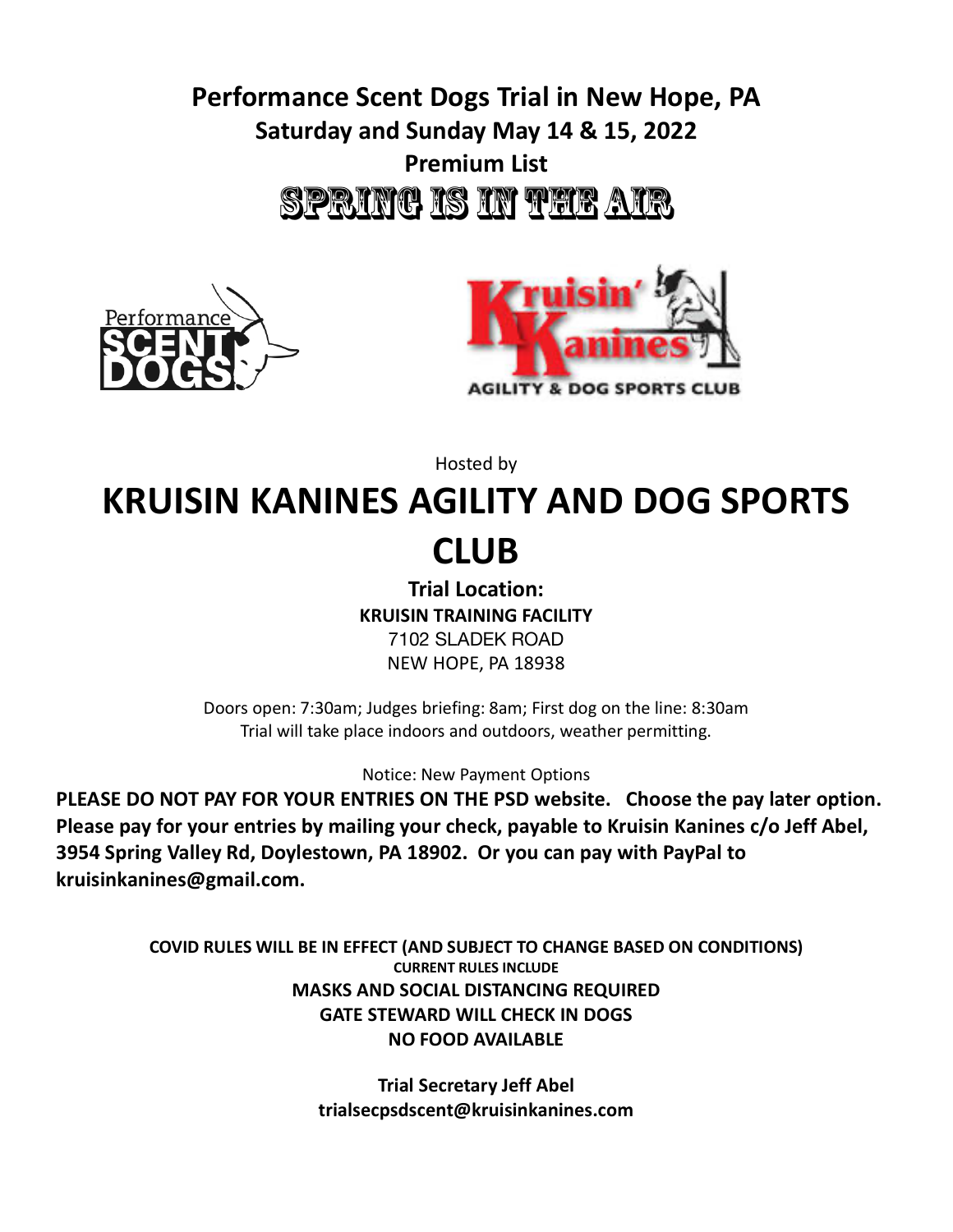By registering for this trial, you agree to the Release of Liability Waiver at the end of this document.

**Target Odor Test:** Birch, Anise and Clove **Trial Classes Offered:** Buildings, Exteriors, Speed, Distance, and Containers **Levels Offered:** Novice, Advanced and Excellent **Divisions Offered:** FEO, Standard and Metallic

> TOT Entry Fees: \$15 CLASS Entry Fees: \$22

**Trial Judge:** Peg Munves will judge Saturday and Sunday Sarah Woodruff will judge Saturday, Alexa Karaoulis will judge Sunday **Run Order:** Target Odor Tests and Novice Classes will run first. Advanced Classes will run second. Excellent Classes will run last.

**Entry open date:** Tuesday, March 15, 2022 **Entry close date:** Tuesday, May 3, 2022 or sooner if classes fill. Entries are limited to 150 runs per day and accepted on a first received basis until classes fill.

**Performance Scent Dogs** is a national scent work non-profit organization dedicated to growing the sport of scent detection.

Permission has been granted by Performance Scent Dogs, Inc. for the holding of this Scent Work Event under PSD Rules and Regulations.

> The PSD Rulebook can be found at www.performancescentdogs.com *Please review it before entering and trialing.*

## **Fun Facts about PSD**

\*Pick and choose what classes are right for your dog\* \*Videotaping allowed\*Earn legs toward titles\*Competitor feedback encouraged \*Watch and root for other competitors\*Turn any search at any time into training by asking the judge the location of the hide\*Enter more than one dog\*

\*Spend time with your dog in a welcoming atmosphere\*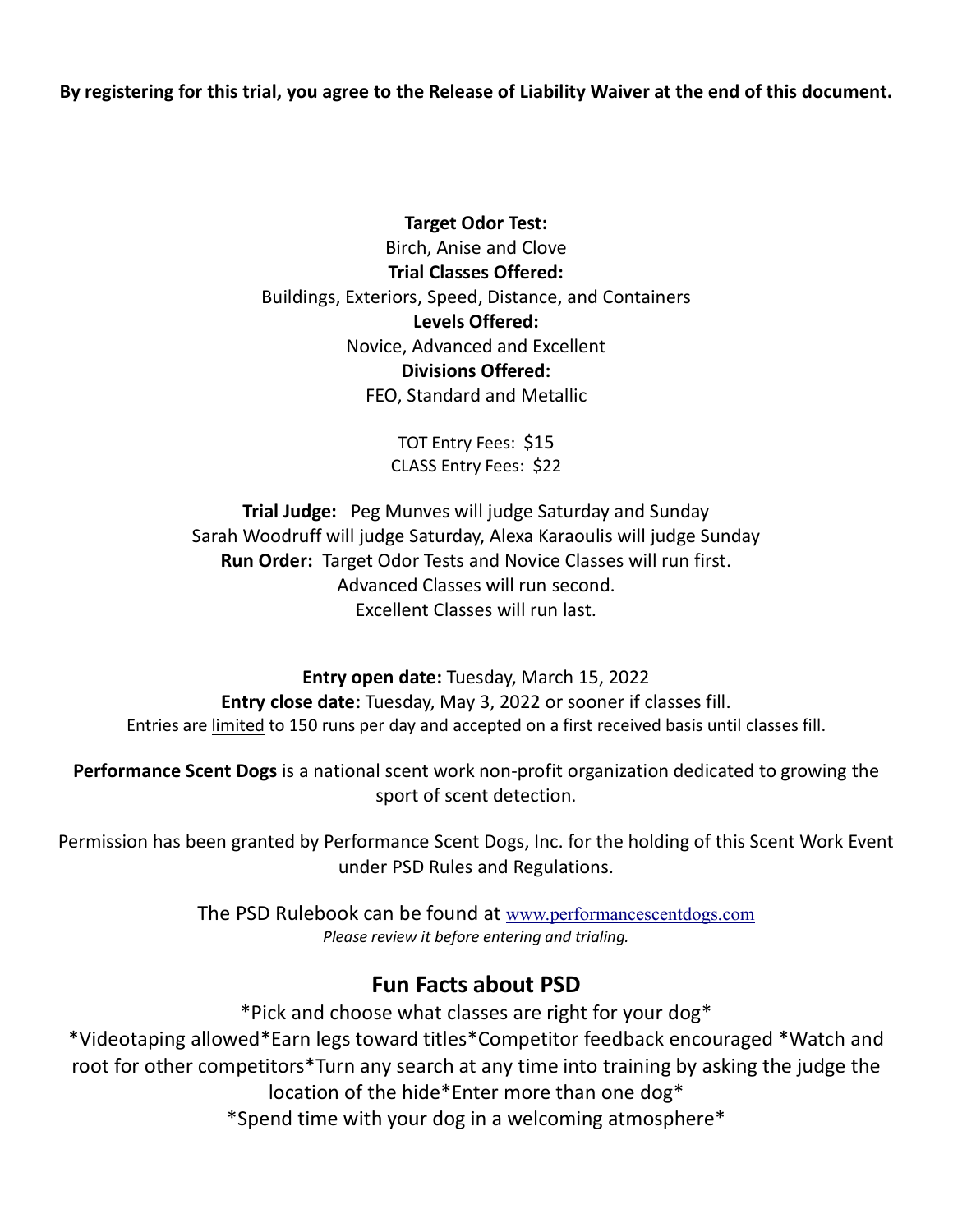»Spread the word about what an amazing activity scent work is for all kinds of dogs«

### **Come and have FUN with your dog!**

**Who can compete in a trial?** Any and all dogs that are 10 months or older, on the day of the trial or the Target Odor Test (TOT), are eligible to compete. All Dogs must have their current Rabies Vaccination and other vaccinations recommended by your veterinarian.

**Do I Need to Register with PSD?** PSD registers dogs not people. A \$30 registration fee is good for the lifetime of the dog and can be done instantly on-line at https://www.performancescentdogs.com/

**What if I don't pass the TOT?** You can still play!! Dogs must pass a Target Odor Test (TOT) in order to compete in the Standard Division, however if you do not pass you are still allowed to enter the trial as FEO (For Exhibition Only) for the day.

My dog has a Nose Work title from a different organization, do I have to pass a TOT? If you already have passed an odor test in another scent work organization, you do not have to take the TOT. Dogs with a NW3, SDDA Excellent or UKC Level 5 title may skip the Novice level and start PSD at the Advanced level. Please send a copy of your test results to info@performancescentdogs.com in order to register.

**Can I watch other competitors?** INDOOR SPECTATORS WILL NOT BE PERMITTED DUE TO COVID. IF CONDITIONS CHANGE THIS RULE MAY CHANGE AT THE DISCRETION OF THE TRIAL CHAIR.

**Can my friend videotape my searches?** INDOOR VIDEOTAPING WILL NOT BE PERMITTED DUE TO COVID. IF CONDITIONS CHANGE THIS RULE MAY CHANGE AT THE DISCRETION OF THE TRIAL CHAIR.

Awards: Rosette placement ribbons will be awarded for 1<sup>st</sup>-3<sup>rd</sup> place in the Standard and Metallics division. Ribbons will be awarded for Q's in all classes, including TOT's, and New Titles. The previous awards are mandatory-the following are at the club's discretion. Iron Nose Award for Teams Qualifying in all classes possible each day. Judges Choice Award for team or teams exemplifying Spirit of PSD. Fastest Search.

**Fees:** TOTs \$15 Competition Classes: \$22 each

**To register your dogs:** Please visit www.performancescentdogs.com or mail your \$30.00 registration fee (per dog) payable to Performance Scent Dogs. Please include your information (Name, Address, Email, Phone) as well as your dog'S information (Name, Breed, date of dog birth). **Performance Scent Dogs, Inc. PO Box 401026 Cambridge, MA 02140**

Please register for this trial online at www.performancescentdogs.com. **PLEASE DO NOT PAY FOR YOUR ENTRIES ON THE PSD website. Choose the pay later option. Please pay for your entries by mailing your check, payable to Kruisin Kanines c/o Jeff Abel, 3954 Spring Valley Rd,**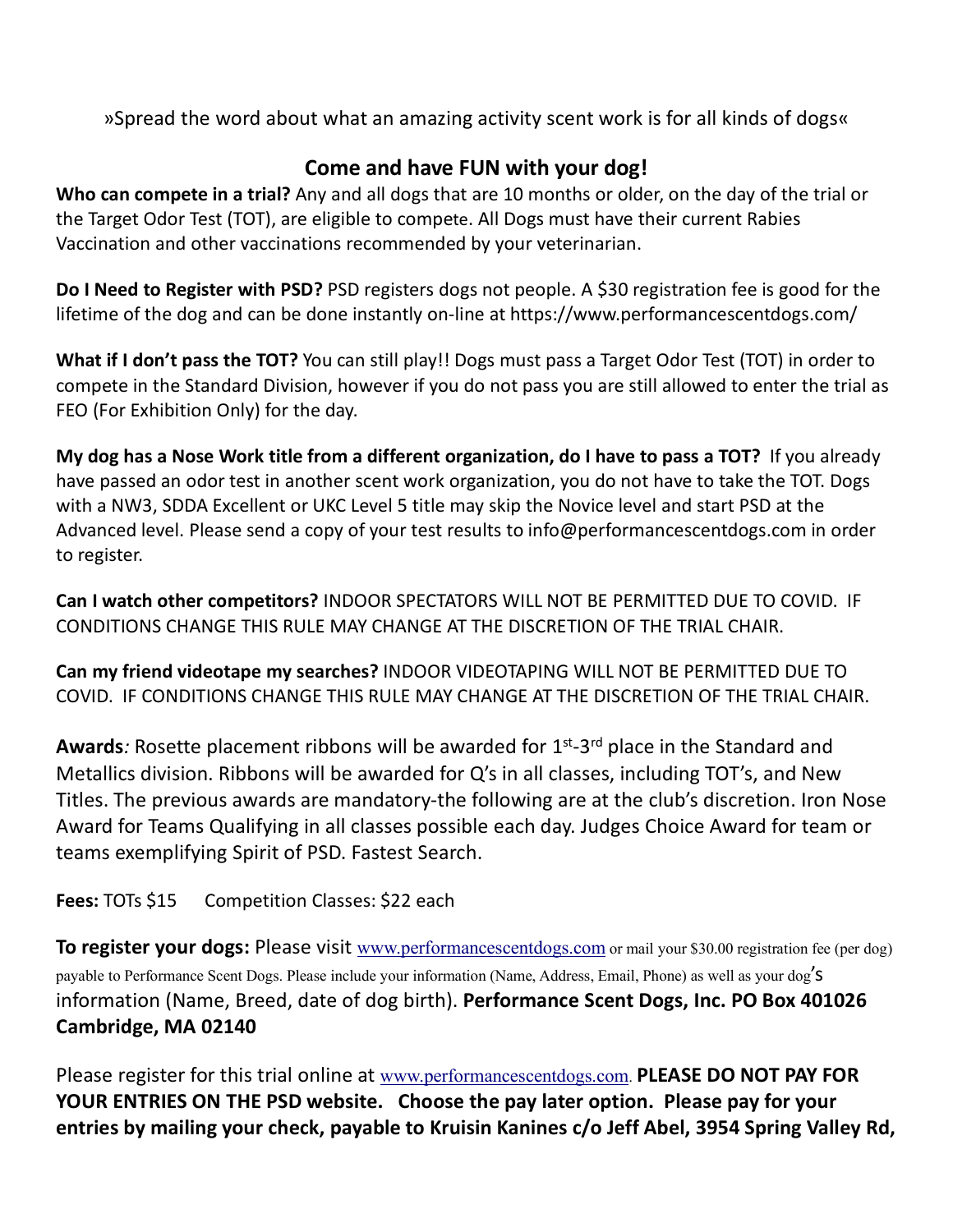**Doylestown, PA 18902. Or you can pay with PayPal to kruisinkanines@gmail.com.** Please note that each day is a separate trial. To enter multiple days you will have to click on the link for the individual dates and enter each day separately. Entries are on a first-received basis and must be received by May 3, 2022**.** The paper entry form available below on this premium is for your records only.

**Collars** Any collar is allowed on the grounds except scent spraying collars. Only a flat, or martingale collar or leashes attached to a dead ring or harness are permitted to be used during a search. No tags on collars while searching. All dogs must be leashed at all times, except during an off-leash search.

**Crating** All crating is outdoors or in vehicles!!!

**Parking** There is plenty of parking on grass. Please watch for cones or signs indicating an area is off limits for parking-it may be a search area.

**Spectators** are **not** invited to come and watch this PSD trial due to COVID. IF CONDITIONS CHANGE THIS RULE MAY CHANGE AT THE DISCRETION OF THE TRIAL CHAIR.

**Volunteers** will help our Trial run smoothly. We need Timers, Gate Stewards, Score Runners, and Others. No Experience Required! No need to give up a day-volunteers get to run first in their class. Thanks in advance for your help.

**Facility, Bathrooms and Water** Porta-potties available on site. A wash station will also be available.

**Accessibility** The trial area is wheelchair accessible.

**Dogs In Need of Space** The site has plenty of parking and places to walk dogs at a distance of 10 feet or more. Volunteers will be onsite to help escort participants to and from the search area. Red bandanas are encouraged - please give **all** dogs space.

**Handler running multiple dogs** A handler can run multiple dogs in TOTs at any trial/match. At this trial, a handler may only run one dog in each class. A second or third dog can run FEO.

#### **24h Emergency Vet**

Quakertown Veterinary Clinic 2250 N Old Bethlehem Pike Quakertown, PA 18951 215-536-6245 Bucks County Veterinary Emergency Trauma Services 978 Easton Road Warrington, PA 215-918-2200

#### **Dog Friendly Hotel**

We have made no arrangements with any hotel. Please contact the hotel directly to confirm their policy.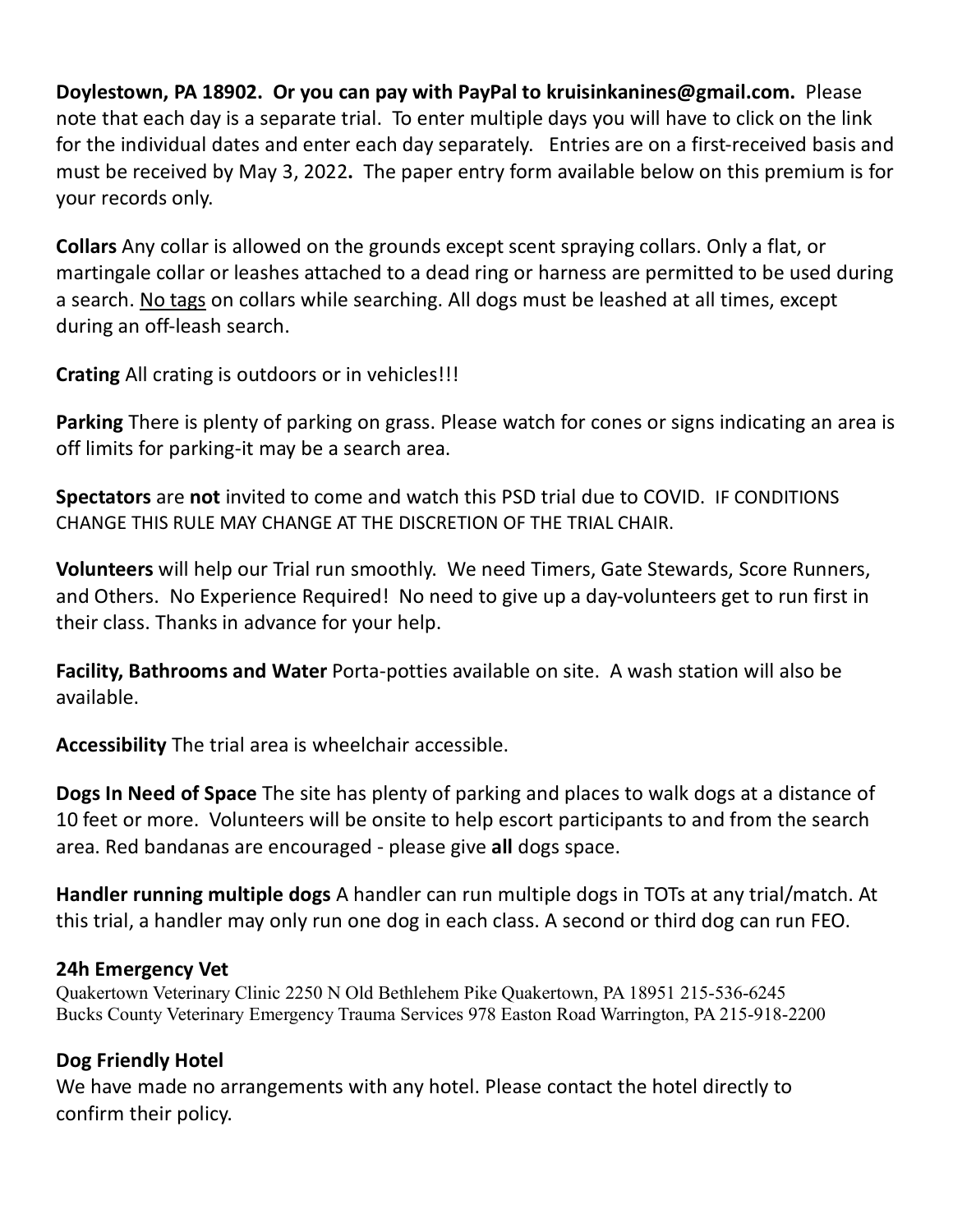**We have not made arrangements with any hotels** but provide this information for your convenience. Hotels that accept dogs are becoming more difficult to find; please be responsible. Hotels may charge an additional fee for pets. Be sure to book your room early these rooms could go quickly, also verify the hotels current pet policy. • Clarion Inn & Suites, 6426 Lower York Rd, New Hope, PA 18938 (6.9 miles)

• Homewood Suites by Hilton, 2650 Kelly Rd, Warrington, PA 18976 (14.6 miles)

• Ringing Rocks Family Campground (RVs and Cabins), 75 Woodland Drive, Upper Black Eddy, PA 18972 (16.9 miles)

• Colonial Woods Family Camping Resort (RVs and Cabins), 545 Lonely Cottage Drive, Upper Black Eddy, PA 18972 (15.9 miles)

• Colonial Village Motel, 1000 N. Easton Rd. (Rte 611), Doylestown, PA 18902, 215-348-2645

Kruisin Kanines PSD Scentwork trial opens on Tuesday, March 15, 2022. Currently we are complying with the Pennsylvania Governor's Covid-19 guidelines. We recognize that conditions may change one way or another, so we will make any required adjustments. In the event that the trial needs to be canceled, we will notify all competitors by email before the closing and all payments received will be refunded. But assuming that we will be able to hold the trial, we want everyone to be in a safe environment so we will impose any required guidelines and restrictions as ordered by state and local authorities. In the event Covid-19 conditions change, we will change as needed. Any relaxation of conditions are solely at the discretion of the Trial Chair.

For this trial, the following guidelines will be in effect, **but are subject to change as needed due to changing conditions.**

1. There will not be any crating in the building. All crating must be outside or from the car.

- 2. There will not be any chairs or observers inside.
- 3. Gate stewards will be outside the doorways to the building directing people for their runs.
- 4. The gate steward will be the only person allowed to check in dogs.

5. Judges briefings will be held outside to maintain a 6 foot distance.

6. The entrance and exit of exhibitors after their runs will be arranged to not allow people passing closely while in the building.

7. Anyone entering the building will need to wear a mask which will include all workers.

8. Ribbons will be available outside the building in a self-serve area.

9. Results will be posted outside the building. In addition, results are always emailed to the exhibitors following the trial weekend.

10. Worker bucks will be handed out to volunteers to be used at a future trial.

11. A Liability Release/COVID statement to be signed will be provided for signing at check-in..

#### **The following entry forms below are for your records only.**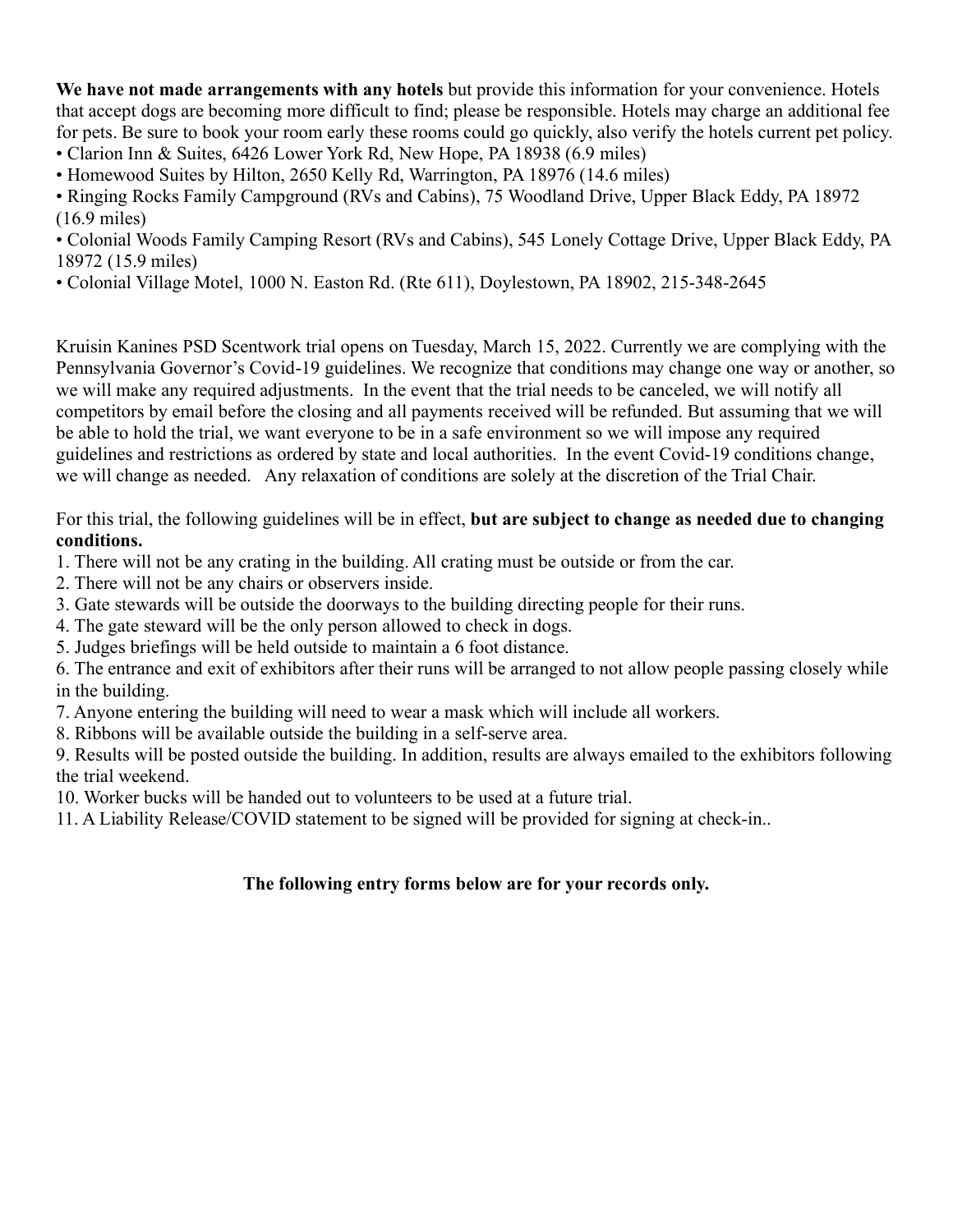|  |  | Entry forms below are for your records only. |  |
|--|--|----------------------------------------------|--|
|  |  |                                              |  |

| Perform                 |  |   |                     |              |          |                     |  |
|-------------------------|--|---|---------------------|--------------|----------|---------------------|--|
| <b>Handler</b>          |  |   |                     |              |          |                     |  |
| $P = 1$<br><b>Dhann</b> |  |   |                     |              |          |                     |  |
| Emargancy               |  |   |                     |              |          |                     |  |
| $D = -2$                |  |   |                     |              |          |                     |  |
| Drood                   |  |   |                     |              |          |                     |  |
|                         |  | Τ |                     |              |          |                     |  |
| Odor                    |  |   | <b>Birch (\$15)</b> | Anise (\$15) |          | <b>Clove (\$15)</b> |  |
| Entry                   |  |   |                     |              |          |                     |  |
|                         |  |   |                     |              | Total \$ |                     |  |

## **t Trial Classes Offered (choose a level and a division)**

|                  |            |             | - - - - - - - | $\sim$ $\sim$ $\sim$ $\sim$ | - - - - - | .                  | $\sim$ $\sim$ $\sim$ $\sim$ |  |
|------------------|------------|-------------|---------------|-----------------------------|-----------|--------------------|-----------------------------|--|
|                  |            | D           |               |                             |           | Level              |                             |  |
| <b>Entrv</b>     | <b>FEO</b> | S           |               | Metallic                    | Novice    | Advanced           | Excellent                   |  |
|                  |            |             |               |                             | (522 ea)  | (522 ea)           | (522 ea)                    |  |
| <b>Buildings</b> |            |             |               |                             |           |                    |                             |  |
| Distance         |            |             |               |                             |           |                    |                             |  |
| Speed            |            |             |               |                             |           |                    |                             |  |
| Exteriors        |            |             |               |                             |           |                    |                             |  |
| Containers       |            |             |               |                             |           |                    |                             |  |
|                  |            |             |               |                             |           |                    |                             |  |
|                  |            |             |               |                             |           |                    |                             |  |
|                  |            | $\mathbf r$ |               |                             |           |                    |                             |  |
|                  |            |             |               |                             |           |                    |                             |  |
|                  |            |             |               |                             |           |                    |                             |  |
|                  |            |             |               |                             |           | <b>Total Entry</b> |                             |  |

Division Information:

**u** FEO = For Exhibition Only

**n** Standard = Competing for your title

**e**

**s** Metallic = Already received title and competing for Metallic Awards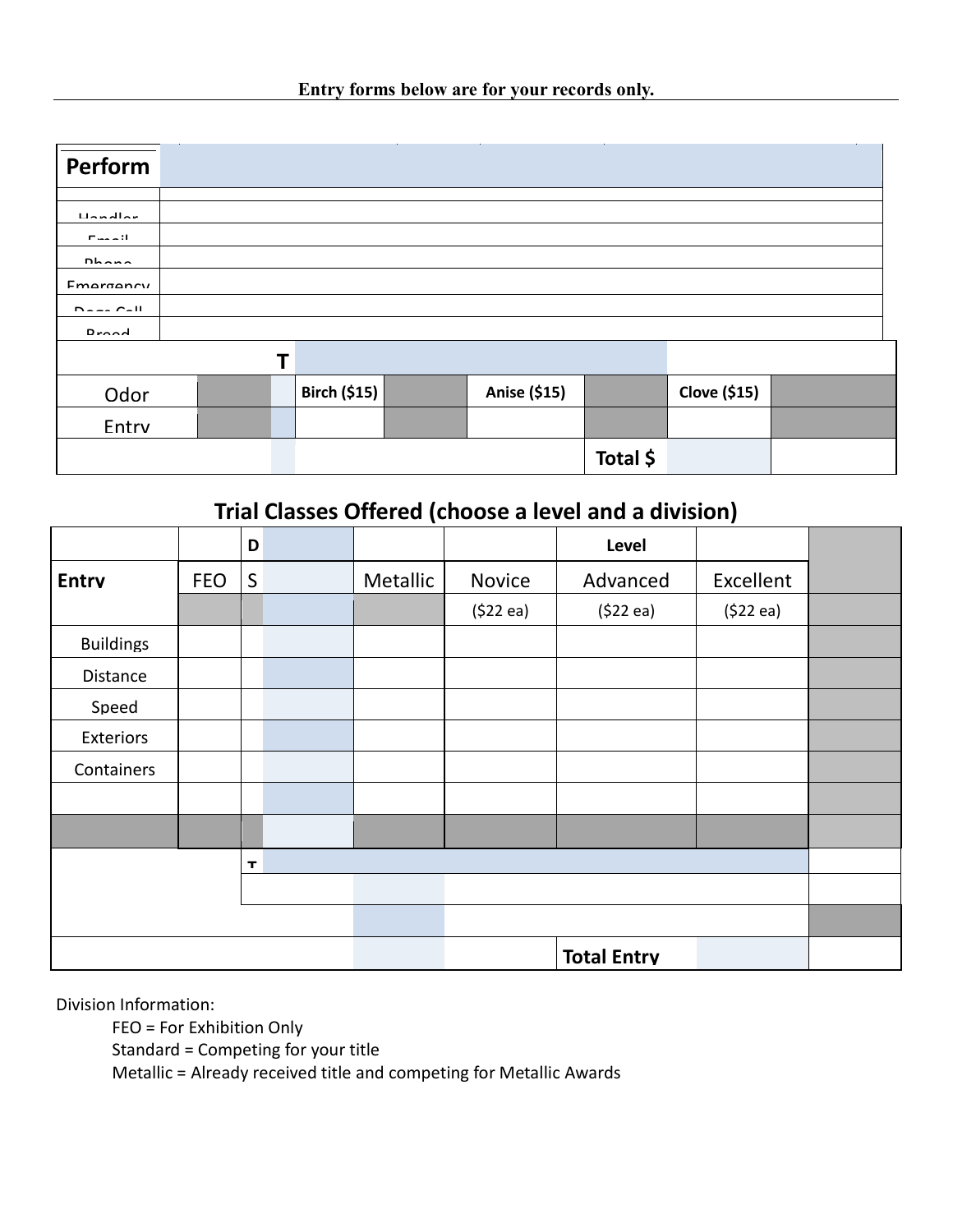| Perform               |   |                     |              |          |                     |  |
|-----------------------|---|---------------------|--------------|----------|---------------------|--|
|                       |   |                     |              |          |                     |  |
| <b>Handley</b>        |   |                     |              |          |                     |  |
| $\Gamma_{\rm max}=11$ |   |                     |              |          |                     |  |
| Dhana                 |   |                     |              |          |                     |  |
| <b>Fmorgonry</b>      |   |                     |              |          |                     |  |
| $D = 22$              |   |                     |              |          |                     |  |
| Desad                 |   |                     |              |          |                     |  |
|                       | Т |                     |              |          |                     |  |
| Odor                  |   | <b>Birch (\$15)</b> | Anise (\$15) |          | <b>Clove (\$15)</b> |  |
| Entry                 |   |                     |              |          |                     |  |
|                       |   |                     |              | Total \$ |                     |  |
|                       |   |                     |              |          |                     |  |

## **t Trial Classes Offered (choose a level and a division)**

| <b>That Classes Offered (Choose a level and a division)</b> |            |              |  |          |               |                    |           |  |  |  |
|-------------------------------------------------------------|------------|--------------|--|----------|---------------|--------------------|-----------|--|--|--|
|                                                             |            | D            |  |          |               | Level              |           |  |  |  |
| <b>Entrv</b>                                                | <b>FEO</b> | $\mathsf{S}$ |  | Metallic | <b>Novice</b> | Advanced           | Excellent |  |  |  |
|                                                             |            |              |  |          | (522ea)       | (522 ea)           | (522 ea)  |  |  |  |
| <b>Buildings</b>                                            |            |              |  |          |               |                    |           |  |  |  |
| Distance                                                    |            |              |  |          |               |                    |           |  |  |  |
| Speed                                                       |            |              |  |          |               |                    |           |  |  |  |
| Exteriors                                                   |            |              |  |          |               |                    |           |  |  |  |
| Containers                                                  |            |              |  |          |               |                    |           |  |  |  |
|                                                             |            |              |  |          |               |                    |           |  |  |  |
|                                                             |            |              |  |          |               |                    |           |  |  |  |
| $\mathbf r$                                                 |            |              |  |          |               |                    |           |  |  |  |
|                                                             |            |              |  |          |               |                    |           |  |  |  |
|                                                             |            |              |  |          |               |                    |           |  |  |  |
|                                                             |            |              |  |          |               | <b>Total Entrv</b> |           |  |  |  |

Division Information:

**u** FEO = For Exhibition Only **n** Standard = Competing for your title **s** Metallic = Already received title and competing for Metallic Awards

Release of Liability and Covid-19 Statement

**\_ \_** Release of Handler or Owner Name: \_\_\_\_\_\_\_\_\_\_\_\_\_\_\_\_\_\_\_\_\_\_\_\_\_\_\_\_\_\_\_\_\_\_\_\_\_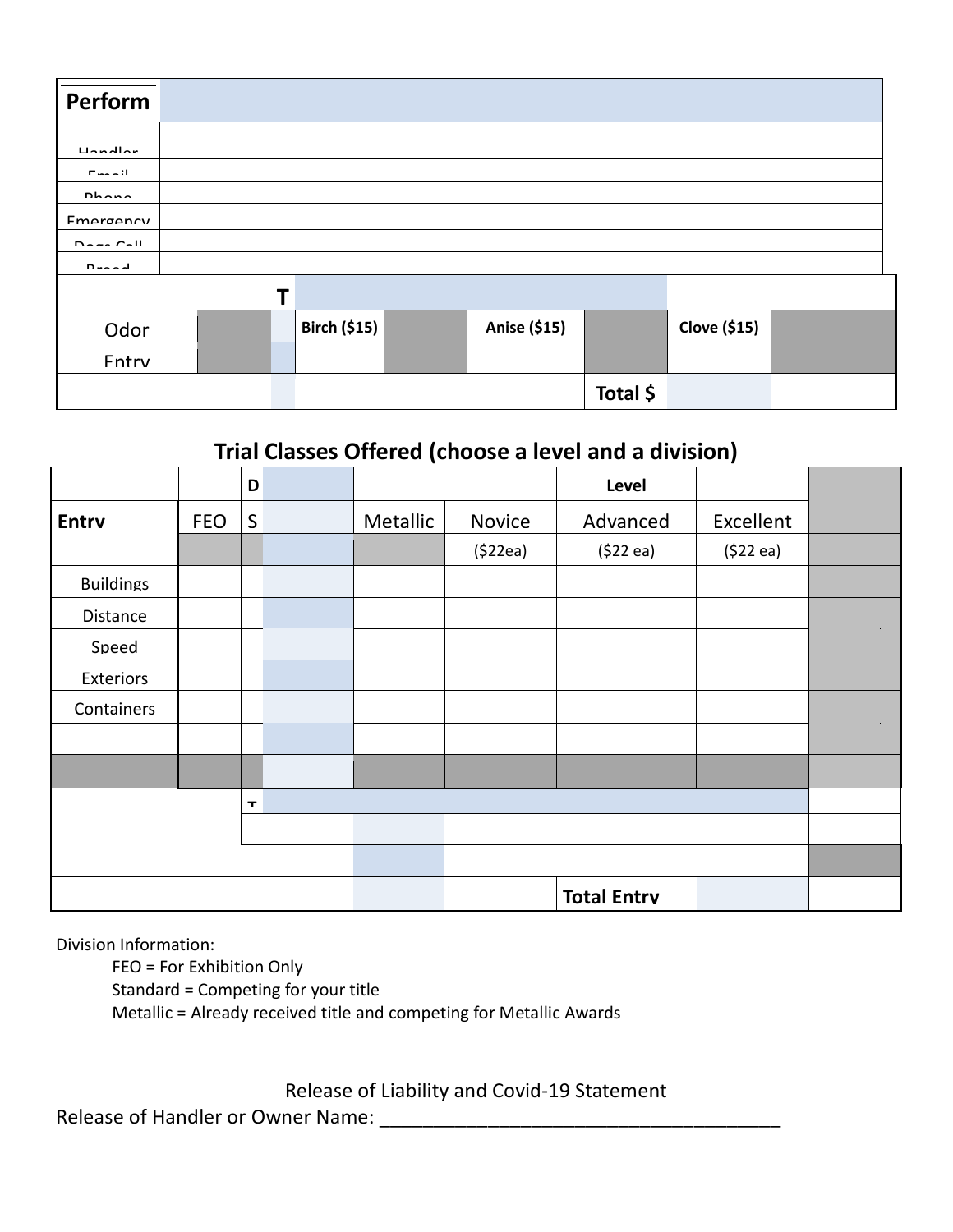#### Dog's Name:

I certify that I am the actual owner of the dog, or that I am the duly authorized agent of the actual owner whose name I have entered above. In consideration of entering this Performance Scent Dogs sanctioned trial, I (we) agree to abide by the rules and regulations of Performance Scent Dogs, Inc. in effect at the time of this event, and by any additional rules and regulations appearing in the rulebook dated March 2016 for this event, and further agree to be bound by this liability waiver for all dogs in my care at this event, entered or not. I (we) certify and represent that the dog entered is not a hazard (dog or human aggressive) to persons or other dogs. This entry is submitted for acceptance on the foregoing representation and Agreement. I (we) agree to conduct myself (ourselves) in accordance with all Performance Scent Dogs, Inc. Rules and Regulations and to abide by any decisions made in accord with them. I (we) agree that the club holding this event has the right to refuse this entry for cause, which the club shall deem sufficient. I (we) agree to hold Performance Scent Dogs, Inc., The **Kruisin Kanines Agility and Dog Sports Club**, their members, directors, governors, officers, agents, or event secretary and the owner and/or lessor of the premises and any provider of services that are necessary to hold this event and any employees or volunteers of the afore-mentioned parties harmless from any claim for loss or injury which may be alleged to have been caused directly or indirectly to any person or thing by the act of this dog while in or about the event premises or grounds or near any entrance thereto, and I (we) personally assume all responsibility and liability for any such claim; and I (we) further agree to hold the a fore mentioned parties harmless from any claim for loss, injury or damage to this dog. Additionally, I (we) hereby assume the sole responsibility for and agree to indemnify, defend and save the aforementioned parties harmless from any and all loss and expense (including legal fees) by reason of the liability imposed by law upon any of the aforementioned parties for damage because of bodily injuries, including death at any time resulting therefrom, sustained by any person or persons, including myself (ourselves), or on account of damage to property, arising out of or in consequence of my (our) participation in this event, however such, injuries, death or property damage may be caused, and whether or not the same may have been caused or may be alleged to have been caused by the negligence of the aforementioned parties or any of their employees, agents, or any other persons.

#### Waiver of Rights to Privacy, Publicity & Personality

In consideration of this entry, I hereby grant to Performance Scent Dogs, Inc. and **Kruisin Kanines Agility and Dog Sports Club** all rights and permissions to use or appropriate my dog and my name, biography, likeness, photograph or other indicia of identity for broadcast, telecast, transmission or distribution in any format or media known now or in the future.

COVID-19 Statement Event Dates: May 14 & 15, 2022. I pledge to promote my own safety as well as that of the exhibitors, judges, volunteers, and members of Kruisin Kanines. I have read, understand, and agree to follow the rules and procedures listed below.

To the best of my knowledge, I do not have COVID-19 I have not been exposed to COVID-19 within the last 3 weeks • I have had no symptoms (fever, cough, etc.) for the past 2 weeks.

I agree that should these conditions take place; I will contact the trial secretary for 100% refund:

Should I feel ill before the trial

Should I find I have been exposed to the virus.

I agree: • To wear a face covering in the building and when running my dog • To practice social distancing (6' or more) • To hand wash/sanitize frequently. I understand if I am not in compliance with these guidelines and refuse to comply, I will be asked to leave and any entry fees forfeited. • I am entering this trial of my own